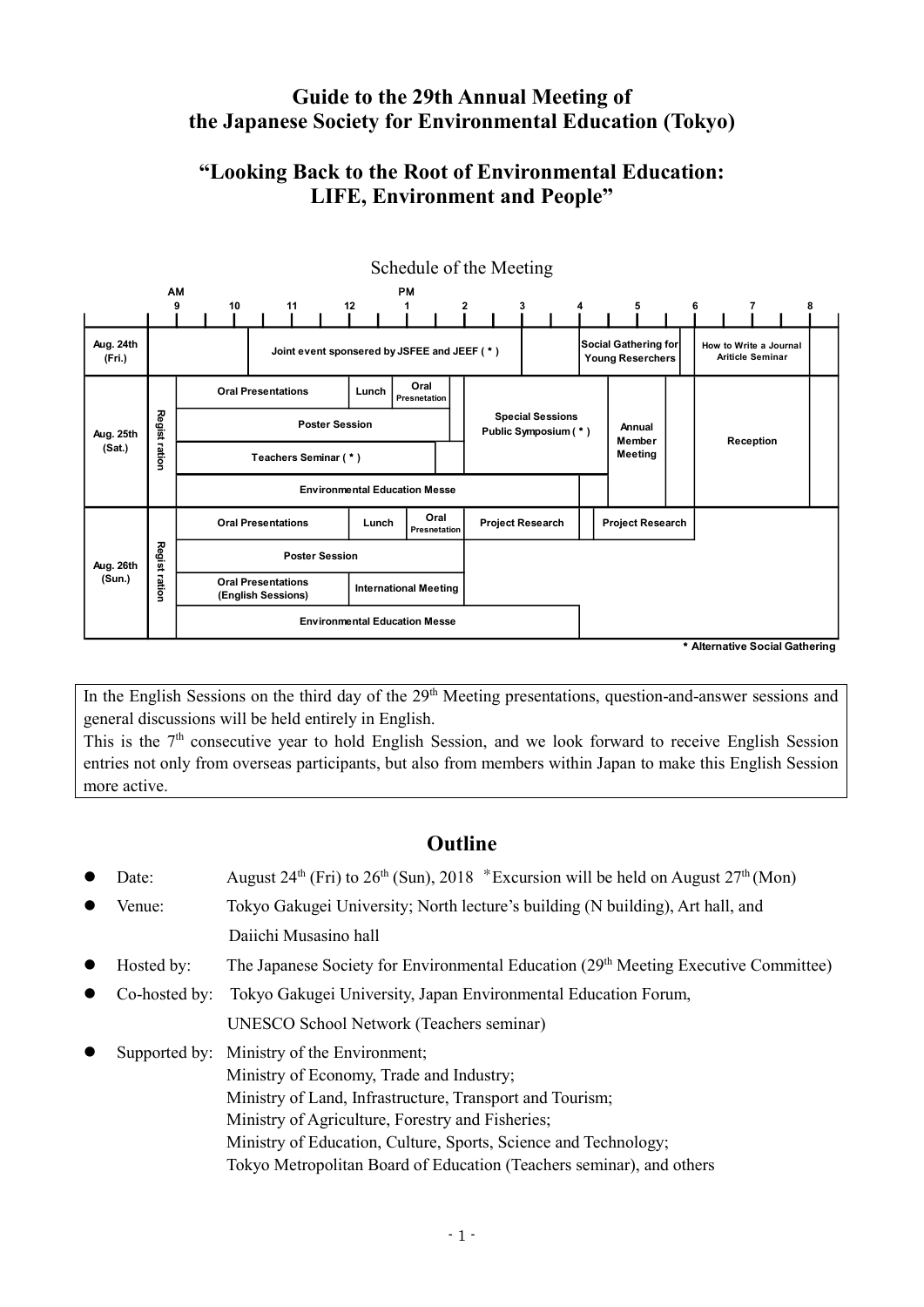# **Access Guide**

## **<Tokyo Gakugei University>**

4-1-1 Nukuikita-machi, Koganei-shi, Tokyo, 184-8501, Japan University Guide Map:<http://www.u-gakugei.ac.jp/english/access/> Campus Map: <http://www.u-gakugei.ac.jp/english/pdf/campusmap.pdf>

## ■ **How to reach to Tokyo Gakugei University**



### ○ **From Narita Airport**

Take JR Narita Express from Narita Airport to Tokyo Station (about 62 minutes), change to JR Chuo Line and travel from Tokyo Station to Musashi-Koganei Station (about 40 minutes). Then take Keio Bus bound for Kodaira-Danchi at the #5 bus stop for about 10 minutes, get off at Gakugeidai Seimon, and walk for about 3 minutes.

### 〇 **From Haneda Airport**

Take Tokyo Monorail from Haneda Airport Station to Hamamatsucho Station (about 22 minutes), change to JR Yamanote Line and travel from Hamamatsucho Station to Tokyo Station (about 5 minutes), and change to JR Chuo Line and travel from Tokyo Station to Musashi-Koganei Station (about 40 minutes). Then take Keio Bus bound for Kodaira-Danchi at the #5 bus stop for about 10 minutes, get off at Gakugeidai Seimon, and walk for about 3 minutes.

### 〇 **From JR Musashi-Koganei Station, North Exit**

Take Keio Bus bound for Kodaira-Danchi at the #5 bus stop for about 10 minutes, get off at Gakugeidai Seimon, and walk for about 3 minutes (or 20-minute walk from the train station).

### 〇 **From JR Kokubunji Station**

About 20-minute walk from the station (The route is JR Kokubunji Station North Exit  $\rightarrow$  Waseda Jitsugyo  $Gakko \rightarrow Reniaku Dori / Koeganei-shi Hoken Center Mae)$ .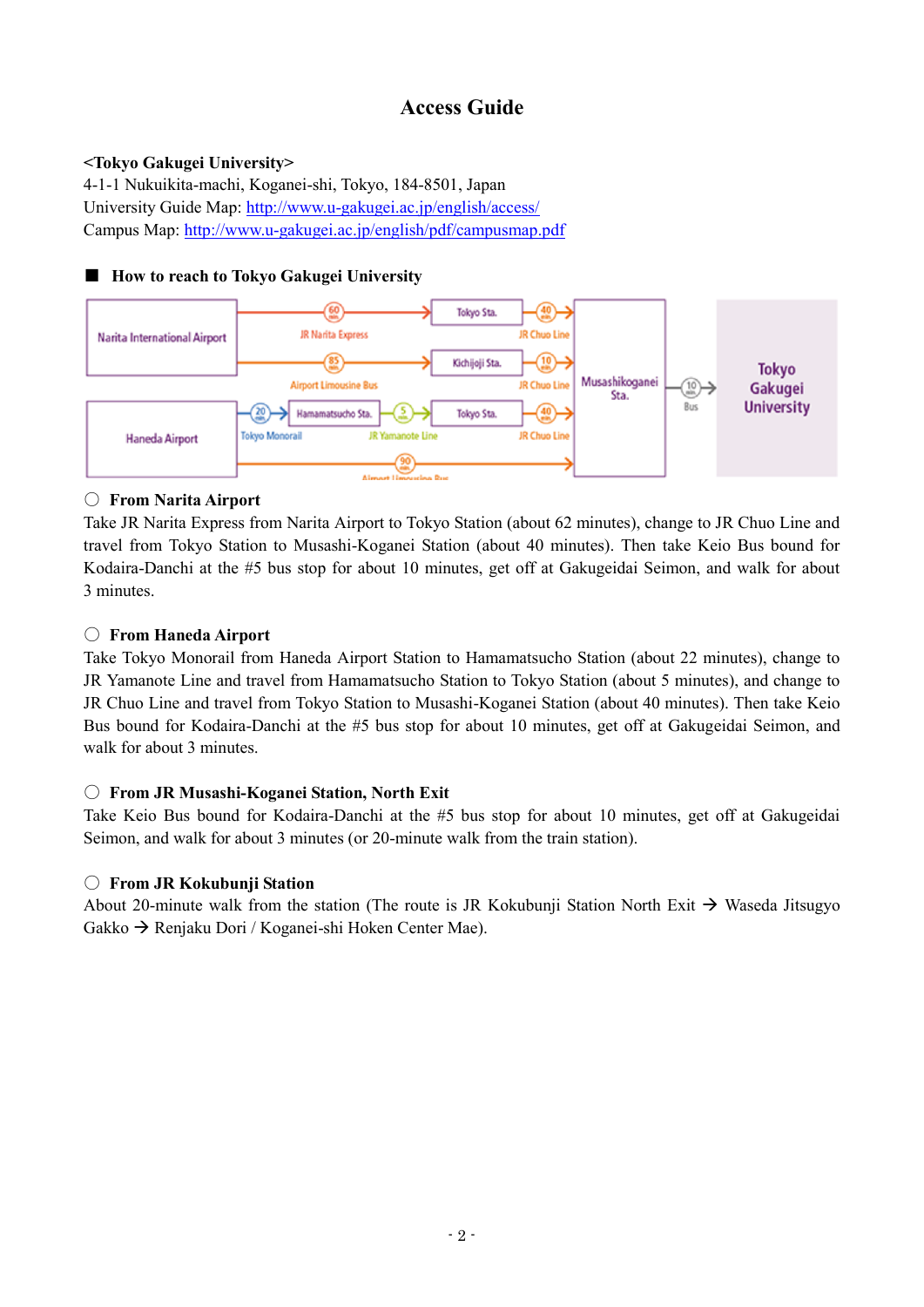#### ■ **Registration and payment of participation fees**

 Societies that are participating in the Memorandum of Understanding (MOU) have an agreement that allows a certain number of members to participate in the meeting free of charge. We ask that each society kindly forward a list of such members planning to participate to  $\langle iec@j_1 \rangle$  by July 6<sup>th</sup>. At that time, please specify whether or not the participants also wish to take part in the Reception.

 The Reception on Saturday night requires a participation fee of JPY 5,000. Please prepare to pay in cash on the day of the reception.

 If you are not a member of JSFEE or its associated societies, please send a registration form to  $\langle i\epsilon \rangle$  iec $\langle \omega j\epsilon \rangle$  by May 31<sup>st</sup>. The registration fee of JPY 6,000 and reception fee of JPY 5,000 are payable (only in cash) at the registration desk of the annual meeting.

#### ■ **Presentation applications**

**Deadline for presentation applications: 6 pm on Friday June 1st Deadline for submitting presentation summary data: 6 pm on Friday July 6th**

- **1) Applications for oral presentations (research presentation or practice report) or poster presentations for the English Session**
- $\Diamond$  A "research presentation" is focused on studies with academic significance, while a "practice report" concentrates more on introducing practical activities.
- $\Diamond$  Those wishing to make an oral or poster presentation as part of the English Session should fill out the English Session Presentation Application Form.
- $\leftrightarrow$  Presenters (actual rostrum presenters) must be members of JSOEE or a society that is participating in the MOU with JSOEE.
- $\Diamond$  The time allotted for each oral presentation is scheduled to be 15 minutes (12 min for the presentation, 3 min for questions).
- $\Diamond$  Oral presentations should be made with PowerPoint (up to 2013 version for Windows), and will be presented using a computer belonging to the facility. Laptops and computers belonging to the presenters themselves cannot be used. Please save your PowerPoint data on a USB memory stick or CD-R, and bring it to the meeting. We plan to ask presenters to carry out a virus check before their presentations are loaded on the facility computer. If a virus is detected on the USB memory stick, PowerPoint cannot be used for your presentation but only with the published proceeding.
- $\Diamond$  For each poster presentation, the space of 1,189mm (height) x 841mm (width) or 1,090mm (height) x 790mm (width) will be provided.
- $\Diamond$  Please note that every presenter is not allowed to apply for both oral and poster presentations, and are limited to one presentation per person.

#### **2) Application methods and deadlines**

- $\Diamond$  Please fill in the necessary items on the English Session Presentation Application Form, and save it.
- $\Diamond$  Email the application to the 29<sup>th</sup> Meeting Executive Committee International Desk at  $\langle iec@jsfee.jp\rangle$ under the subject of "EE Meeting Oral (or Poster) Presentation (representative's name)". Example subject: EE Meeting Poster Presentation (Mike Anderson)
- $\diamond$  Once the application has been received, a confirmation email will be sent containing a receipt number. The deadline for applications is 6 pm JST on Friday, June 1st.

#### **3) Submitting data for the proceedings**

 $\Diamond$  Presentation representatives are kindly asked to email the data to be published in the proceedings. Word format (.docx) is preferred, files made in programs other than Word should be sent as a PDF (.pdf) file.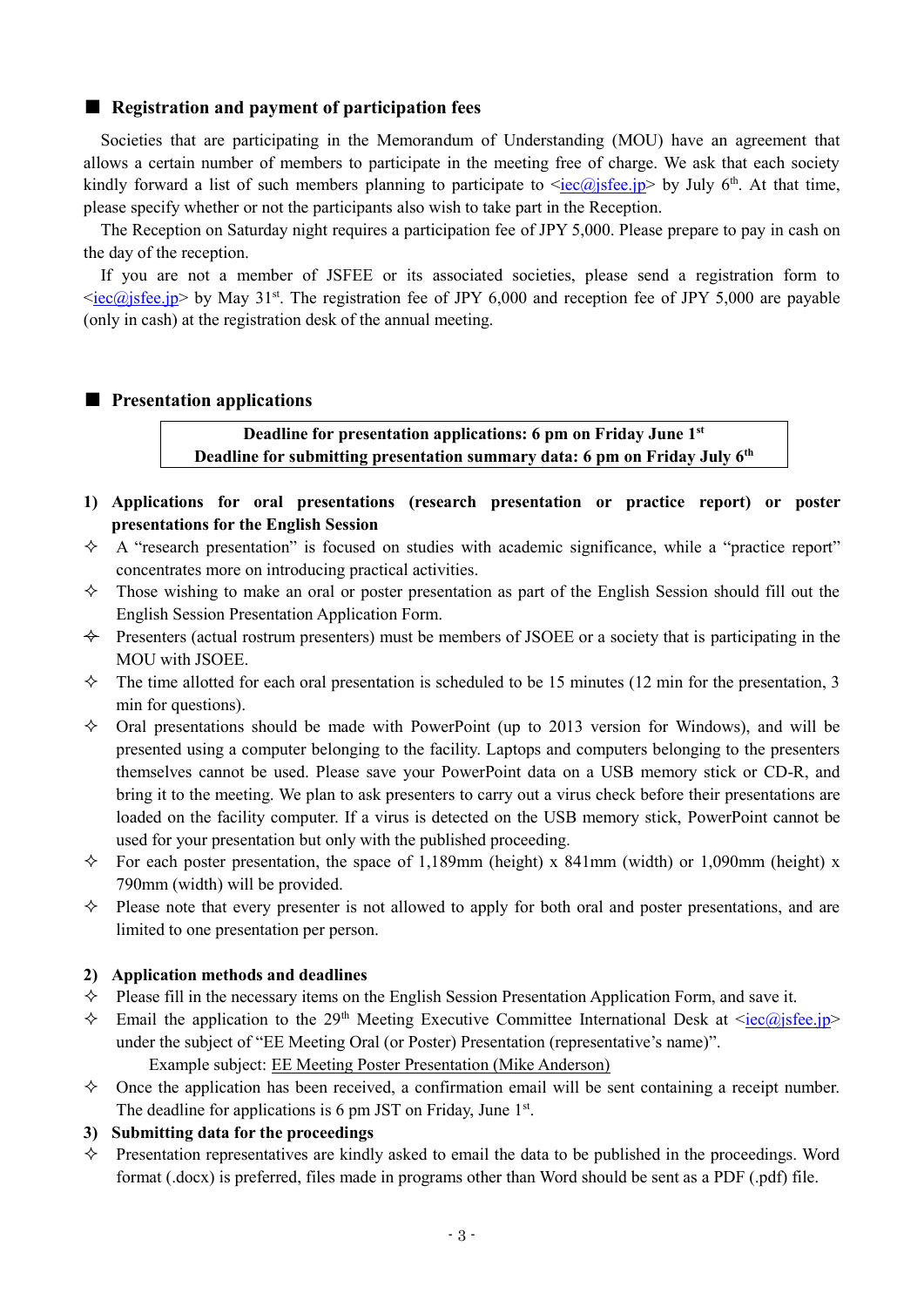$\div$  E-mail your data for the proceedings to the 29<sup>th</sup> Meeting Executive Committee International Desk at  $\langle i\epsilon c/\hat{a} \rangle$  is fee.jp> under the subject of "EE Meeting Oral Presentation (or Poster Presentation) No. (Receipt number) (representative's name)".

Example subject: EE Meeting Poster Presentation No. 0001 (Mike Anderson)

 $\diamond$  Once the data have been received, a confirmation e-mail will be sent listing the things to keep in mind until the day of your presentation. The deadline for sending your data to be included in the proceedings is 6 pm JST on Friday, July 6 th .

\* The period just before the deadline is expected to be busy; we therefore would like to kindly ask you to submit data as early as possible.

\* If you are experiencing any difficulties obtaining information from the Meeting's official website or sending data by e-mail, please contact the Secretariat of the 29<sup>th</sup> Annual Meeting of the Japanese Society for Environmental Education by e-mail at  $\leq$ iec $\omega$ isfee.jp>.

## ■ **Events aimed at participants of the meeting**

## 【**August 24th (Friday)**】

# **Joint event sponsored by The Japanese Society for Environmental Education and Japan Environmental Forum "Workshop: Useful active learning in classroom" (In Japanese):**

August  $24<sup>th</sup>$  (Fri) from 10 am to 3 pm at North lecture's building (N building)

### **Social Gathering for Young Researchers:**

August  $24<sup>th</sup>$  (Fri) from 4 pm to 5:50 pm at North lecture's building (N building)

### **Seminar "How to write a thesis" (In Japanese):**

August  $24<sup>th</sup>$  (Fri) from 6 pm to 8 pm at North lecture's building (N building)

# 【**August 25th (Saturday)**】

### **Oral presentation (In Japanese):**

August 25th (Sat) from 9 am to Noon and 12:45 pm to 1:45 pm at North lecture's building (N building)

### **Poster presentation (In Japanese):**

August  $25<sup>th</sup>$  (Sat) from Noon to 12:45 pm at North lecture's building (N building)

### **Teacher's seminar "SDGs bring to your Classroom!!" (In Japanese):**

August  $25<sup>th</sup>$  (Sat) from 9 am to 1:30 pm at North lecture's building (N building)

## **Keynote Speech/ Public Symposium "Visiting the Root of Environmental Education and Sprouting LIFE" (In Japanese):**

August 25th (Sat) from 2 pm to 4:30 pm at Geijyutu kan, Tokyo Gakugei University

A public symposium "Visiting the Root of Environmental Education and Sprouting LIFE" will be held on the second day of the meeting.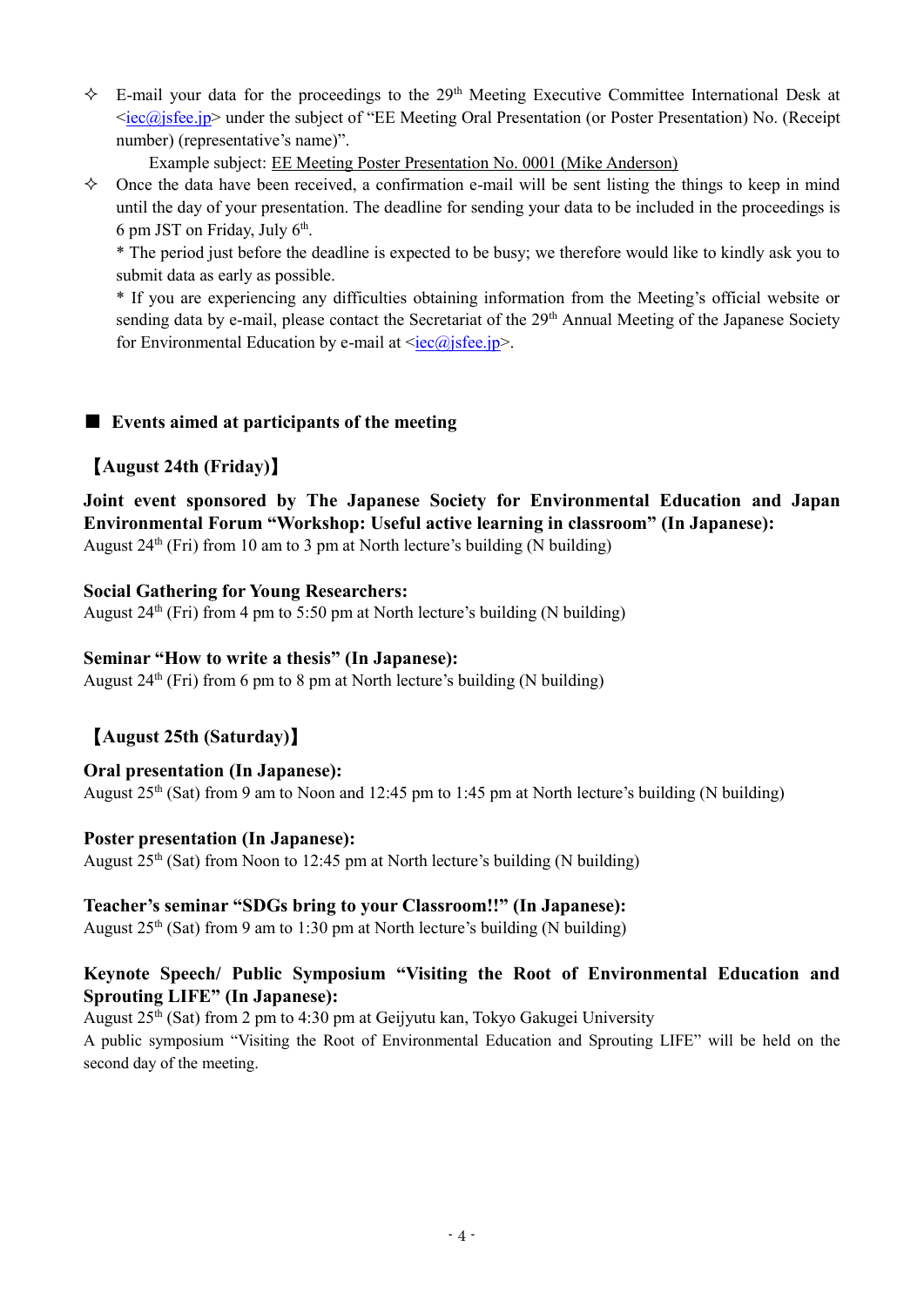## **Annual General Meeting of Members:**

August  $25<sup>th</sup>$  (Sat), 4:30 pm to 5:30 pm at Geijyutu kan, Tokyo Gakugei University (same hall as public symposium)

Last year, JSOEE had converted to JSFEE, as a result, the current action policy of JSFEE was determined in the General meeting of the old society. Since a new form of meeting is necessary for JSFEE members to understand the action plan and comment on it freely, we decided to hold a social gathering for members. Please feel free to come and join the new social gathering. Furthermore, we will conduct the ceremony for incentive award on research and practice of 2017 at this social gathering.

(Limited to members, in Japanese language only)

### **Reception:**

August 25th (Sat) from 6 pm to 8 pm (registration starts at 5:30 pm) at Daiichi Musashino hall, Tokyo Gakugei University

## 【**August 26th (Sunday)**】

### **Oral presentation (In Japanese):**

August  $26<sup>th</sup>$  (San) from 9 am to Noon and 1 pm to 2 pm at North lecture's building (N building)

### **Poster presentation core time (In Japanese):**

August  $26<sup>th</sup>$  (San) from Noon to 1 pm at North lecture's building (N building)

### **Project research (In Japanese):**

August  $26<sup>th</sup>$  (San) from 2 pm to 4 pm and 4:10 pm to 6 pm at North lecture's building (N building)

### **Regular and Special Projects/Seminars (In Japanese):**

August  $26<sup>th</sup>$  (San) from 2 pm to 4 pm at North lecture's building (N building)

- Seminar of School Environmental Education 学校環境教育研究会
- Seminar "Thinking of Fukushima after 3.11" (Global Environmental Education Study Group) 「3.11 以後の福島を考える」研究会(地球環境教育研究会)
- Seminar of Pollution Education (Global Environmental Education Study Group) 公害教育研究会(地球環境教育研究会)
- International Joint Seminar for Environmental Education 環境教育国際共同研究会
- Seminar of Evaluation for Environmental Education Programs 環境教育プログラムの評価研究会
- Seminar "Education of SDGs" 「SDGsの教育」研究会

### **International Workshop (In English):**

August 26th (Sun) from Noon to 2 pm at North lecture building (N building), Tokyo Gakugei University

This is an international workshop for 1) introducing of efforts conducted by Korean, Taiwanese, North American and Australian societies of Environmental Education, 2) enhancing international network of research on environmental education, and 3) searching possibilities of international joint research/education practices. It has basic consecutive translation and support. Please bring your own lunch, soft drinks and local snacks will be served. (This is a joint workshop by International Committee of The Japanese Society for Environmental Education and Educational practice branch of Kiyosato Educational Experiment Project Association (KEEP Association).)